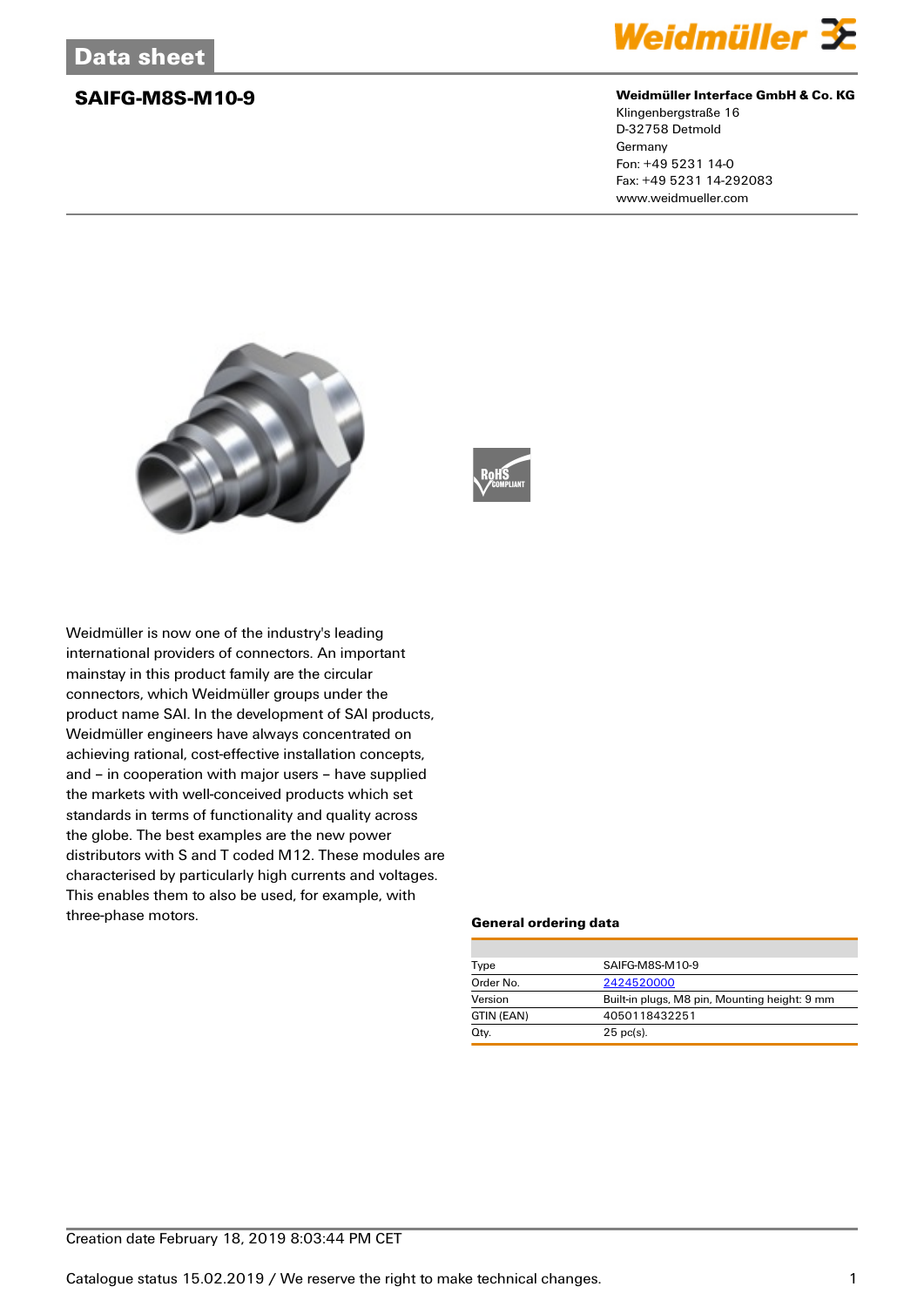# **Technical data**



## **SAIFG-M8S-M10-9 Weidmüller Interface GmbH & Co. KG**

Klingenbergstraße 16 D-32758 Detmold Germany Fon: +49 5231 14-0 Fax: +49 5231 14-292083

| <b>Dimensions and weights</b>                  |                          |                   |                 |  |
|------------------------------------------------|--------------------------|-------------------|-----------------|--|
|                                                |                          |                   |                 |  |
| Net weight                                     | 6.08 <sub>g</sub>        |                   |                 |  |
| <b>Environmental Product Compliance</b>        |                          |                   |                 |  |
| <b>REACH SVHC</b>                              | Lead 7439-92-1           |                   |                 |  |
| <b>Technical data of PCB plug-in connector</b> |                          |                   |                 |  |
|                                                |                          |                   |                 |  |
| Coding                                         | none                     | Housing surface   | nickel-plated   |  |
| Housings                                       | M8 pin                   | Mounting height   | 9 <sub>mm</sub> |  |
| Housing main material                          | CuZn                     | Connection thread | M <sub>8</sub>  |  |
| Seal material                                  | FPM, NBR                 |                   |                 |  |
| <b>System parameters</b>                       |                          |                   |                 |  |
|                                                |                          |                   |                 |  |
| Pin series quantity                            | 1                        |                   |                 |  |
| <b>Classifications</b>                         |                          |                   |                 |  |
|                                                |                          |                   |                 |  |
| <b>ETIM 6.0</b>                                | EC000437                 | eClass 6.2        | 27-26-07-02     |  |
| eClass 9.1                                     | 27-44-02-02              |                   |                 |  |
| <b>Approvals</b>                               |                          |                   |                 |  |
|                                                |                          |                   |                 |  |
| <b>ROHS</b>                                    | Conform                  |                   |                 |  |
| <b>Downloads</b>                               |                          |                   |                 |  |
|                                                |                          |                   |                 |  |
| Brochure/Catalogue                             | <b>FL FIELDWIRING EN</b> |                   |                 |  |
| <b>Engineering Data</b>                        | <b>STEP</b>              |                   |                 |  |